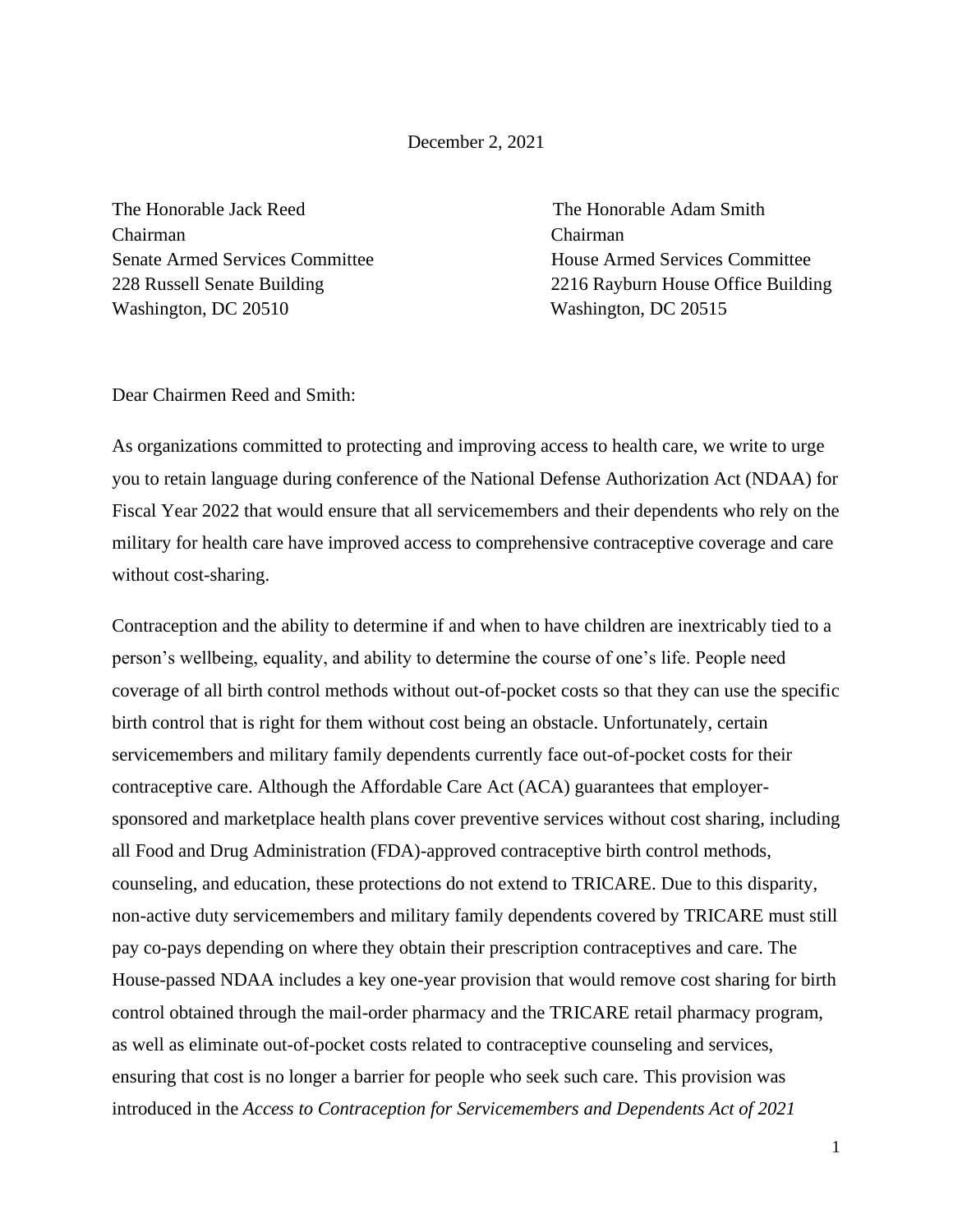*(H.R. 2709/S. 1238)*. We strongly urge you to retain the House-passed provision, for one year at minimum, as you confer over the final NDAA text.

Overall, access to birth control has vast public support, with 84 percent of voters saying that everyone should have access to the birth control they want or need, when they want or need it, without any barriers standing in their way.<sup>i</sup> Additionally, increasing access to essential care such as contraception has become ever more urgent and necessary during the unprecedented COVID-19 crisis. A trend typical to economic downturns and high-mortality events like a pandemic is increased demand for contraception as more people decide to avoid pregnancy or have fewer children.<sup>iiiii</sup> In a May 2020 survey of reproductive-age women, more than one-third (34%) wanted to get pregnant later or wanted fewer children because of the COVID-19 pandemic, a desire especially prevalent among Black (44%), Latina (48%), and queer women (46%).<sup>iv</sup>

Black, Indigenous, and people of color and LGBTQ+ people already face substantial barriers in accessing health care, including systemic and deeply ingrained racism in the health care system and discrimination by providers because of a patient's actual or perceived sexual orientation or gender identity. These barriers are compounded by financial hurdles such as co-pays on preventive health services such as birth control. This provision would eliminate these unjust financial barriers and allow all TRICARE beneficiaries to more easily make decisions about contraception, which provides a myriad of health benefits and empowers one to determine when and how to create a family, at a time when the ongoing public health crisis has increased the desire to prevent pregnancy.

This provision would help ensure that servicemembers and dependents receive the high-quality health care they deserve, and expand access during a devastating global pandemic. Thank you again for your leadership and support for reproductive health care.

Sincerely,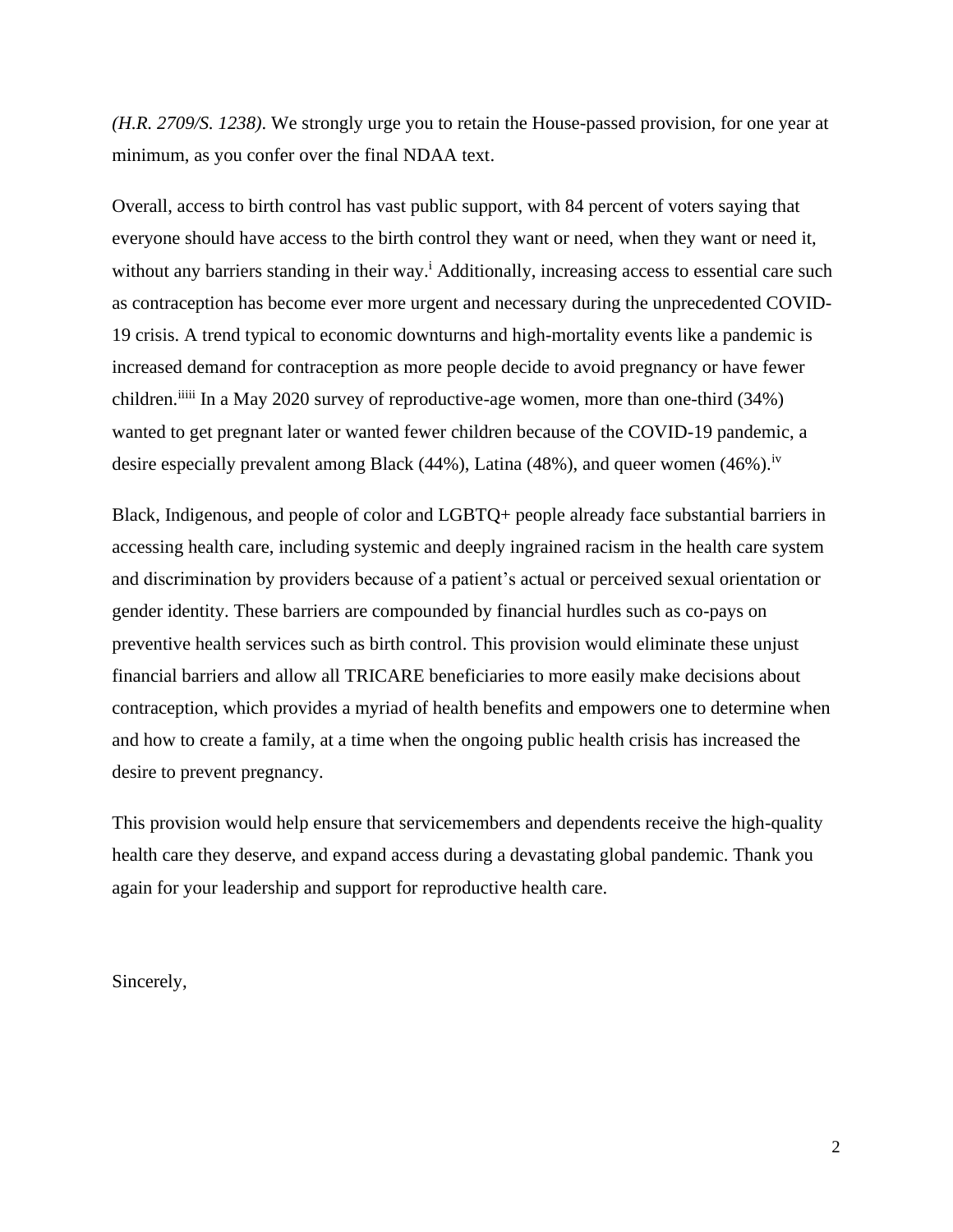American Civil Liberties Union Center for Reproductive Rights Endocrine Society Guttmacher Institute Ibis Reproductive Health In Our Own Voice: National Black Women's Reproductive Justice Agenda Ipas Jacobs Institute of Women's Health Medical Students for Choice Minority Veterans of America NARAL Pro-Choice America National Association of Nurse Practitioners in Women's Health National Birth Equity Collaborative National Council of Jewish Women National Family Planning & Reproductive Health Association National Health Law Program National Women's Law Center Physicians for Reproductive Health Planned Parenthood Federation of America Power to Decide Reproductive Health Access Project Service Women's Action Network Society for Adolescent Health and Medicine Union for Reform Judaism